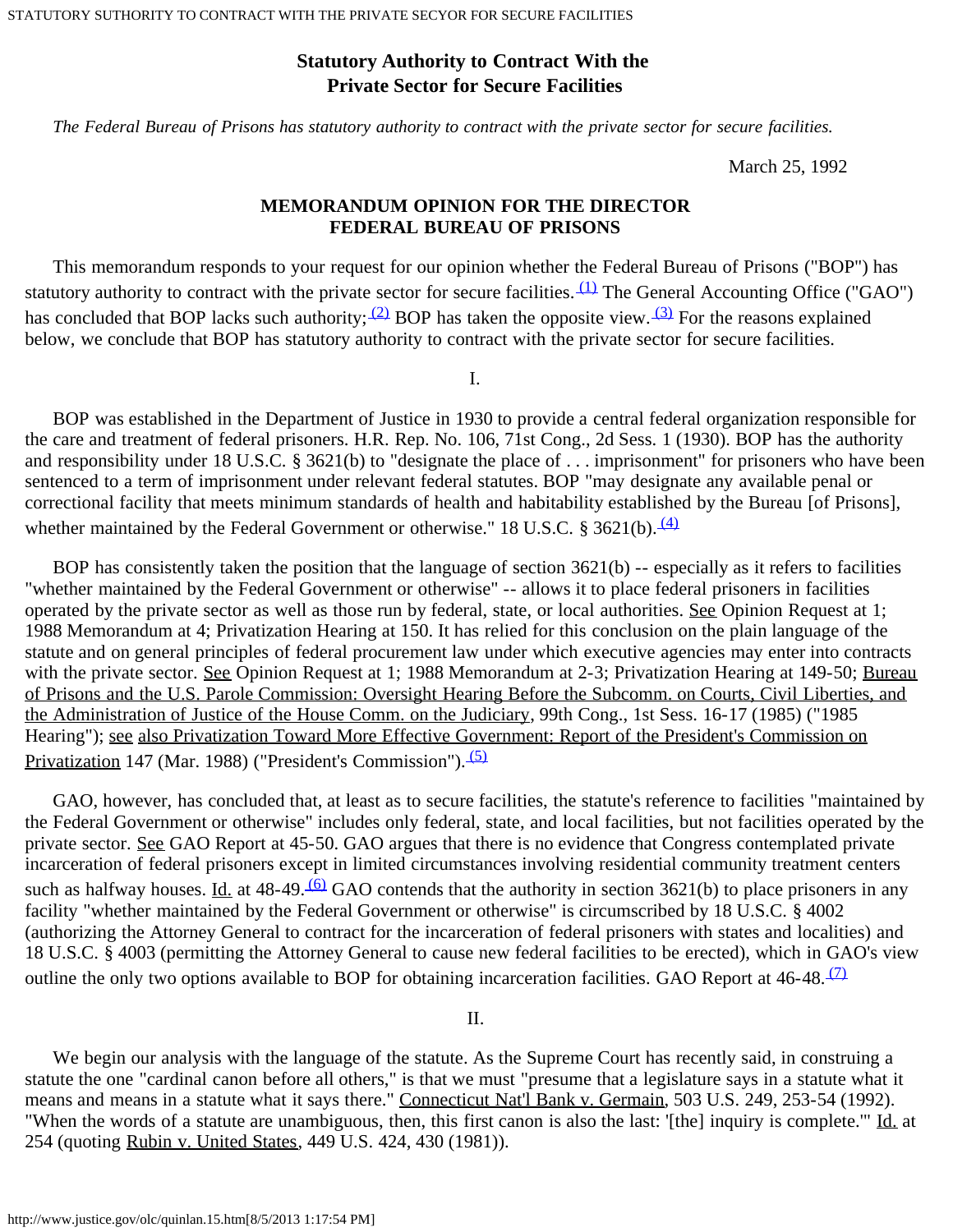The plain language of section 3621(b) gives BOP open-ended authority to place federal prisoners in "any available penal or correctional facility" that meets minimum standards of health and habitability without regard to what entity operates the prison. As if to emphasize the breadth of BOP's authority to use "any available facility," Congress expressly noted that such facilities could be those "maintained by the Federal Government or otherwise." The words "or otherwise" are not qualified or defined. They are most obviously read to include (as the statute has already described) any penal or correctional facility -- without regard to whether it is maintained by a state, local, or private entity -- as long as it meets "minimum standards of health and habitability established by the Bureau." In short, there is nothing in the language of section 3621(b) that limits BOP's placement authority to those facilities operated by the federal government, states, or localities. Based on the well-recognized canon of statutory construction referred to above, we believe that the plain language of section 3621(b) is dispositive as to BOP's authority to place prisoners in facilities operated by the private sector.

 Although GAO concedes that the plain language of section 3621(b) does not limit BOP's choice of prison operators, GAO Report at 48, GAO asserts that section 3621(b)'s legislative history establishes that Congress did not authorize placing federal prisoners in private secure facilities such as are at issue here. It contends that

[n]othing in the legislative history of this provision suggests that Congress ever contemplated having private parties operate adult secure facilities. Rather, it appears that Congress' intention in enacting the provision concerning places of confinement was simply to clarify that the Attorney General would have the power to choose the places prisoners would be confined, which at that time were limited to federal or state and local institutions.

# GAO Report at 48.

 In light of the plain language of section 3621(b), we think GAO's conclusion that BOP lacks the authority to designate private secure facilities -- based on the absence of comment on that issue in the legislative record -- is an incorrect reading of the statute.  $(8)$  Moreover, even if we were to rely on the legislative history of section 3621(b) to determine BOP's authority to place prisoners in privately operated facilities, we find nothing in the legislative history of section 3621(b) to indicate that Congress intended to preclude the use of such facilities to incarcerate federal prisoners. The language now contained in section 3621(b) originated in the Act of May 14, 1930, Pub. L. No. 71-218, 46 Stat. 325 ("1930 Act"), and was adopted to resolve an ambiguity as to who had the power to designate the place of confinement of federal prisoners. S. Rep. No. 533, 71st Cong., 2d Sess. 2 (1930) ("S. Rep. No. 533") (statement of the Attorney General). It authorized the Attorney General to "designate any available, suitable, and appropriate institutions, whether maintained by the Federal Government or otherwise." $(9)$  The language enacted in 1930 has remained substantially unchanged through its present codification in 18 U.S.C. § 3621(b).  $(10)$  During the various reenactments of the provision, there was never any indication that the power to designate the place of confinement was limited to designation of federal, state, or local facilities. See, e.g., S. Rep. No. 225, 98th Cong., 1st Sess. 141 (1983) ("The designated penal or correctional facility need not be . . . maintained by the Federal Government.").

 On the contrary, there is evidence in the legislative history of section 3621(b) that at least after a 1965 amendment Congress specifically anticipated that BOP would designate privately operated facilities as places of incarceration. In 1965 Congress amended the designation provision to allow designation of a "facility" as well as an "institution." Act of Sept. 10, 1965, Pub. L. No. 89-176, 79 Stat. 674 (former § 4082(b), reprinted in 18 U.S.C. § 4082 note). The word "facility" was defined to "include a residential community treatment center." Id. at 675 (former § 4082(g), reprinted in 18 U.S.C. § 4082 note).  $(11)$  The legislative history of former section 4082(g) indicates that by enacting that definition Congress intended that "facility" would include community treatment centers such as those already being used to place juvenile offenders. See S. Rep. No. 613 at 3-4. As GAO concedes, GAO Report at 23, at least one of those juvenile facilities was being operated by contract with a nongovernmental entity:

The residential community treatment centers, to which the bill authorizes the Attorney General to commit and transfer prisoners, are similar to the so-called halfway houses now operated by the Department of Justice for juvenile and youthful offenders. . . .

. . . The halfway houses are operated under different plans. . . . The New York City center is operated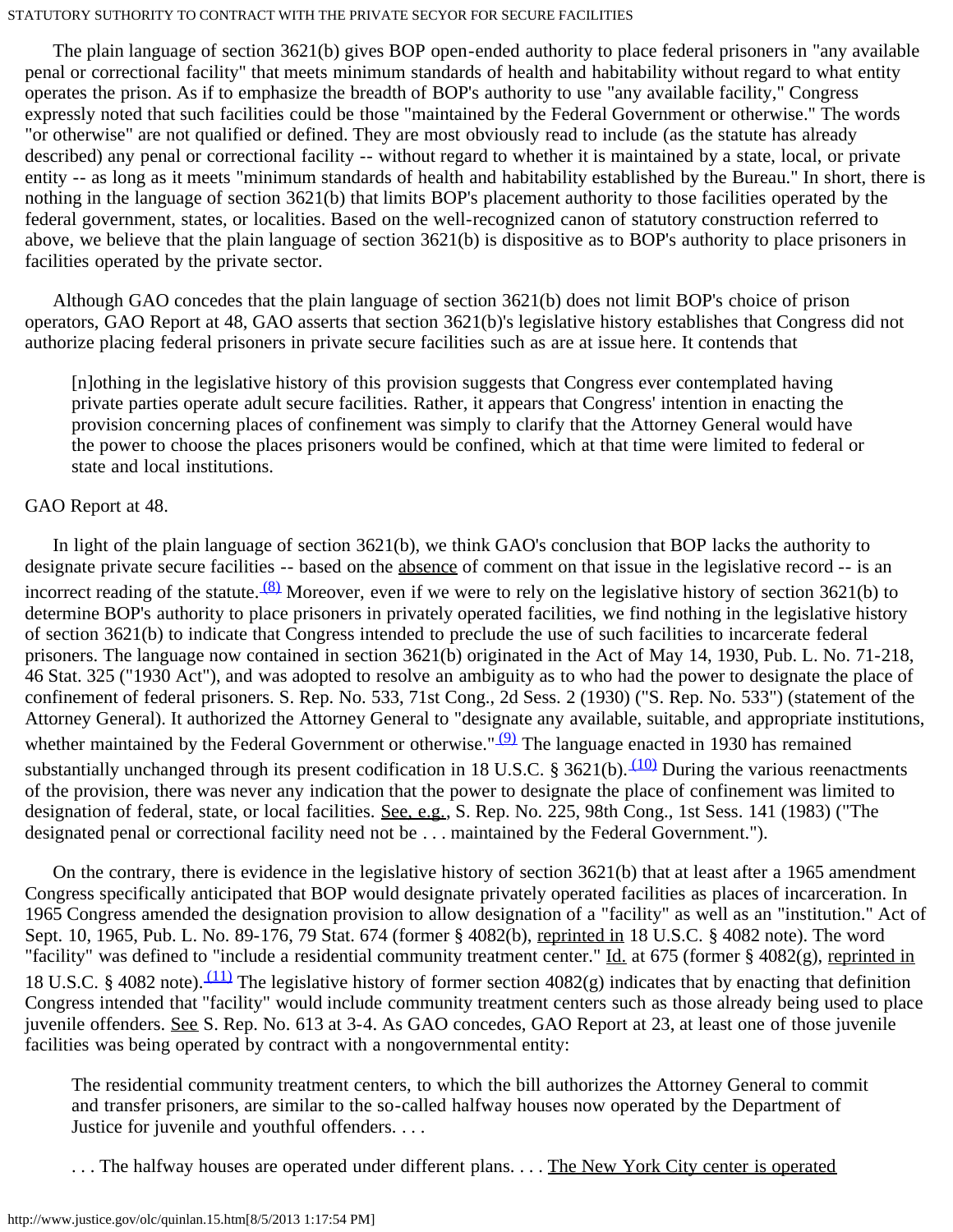### under contract by Springfield University.

S. Rep. No. 613 at 3-4 (emphasis added). According to the Senate Report, Congress envisioned that "under the bill's authority to use community centers for older types of prisoners a similar variety of organizational plans will be adopted." Id. at 4 (emphasis added).

 Accordingly, for many years BOP has, "with the knowledge of Congress," contracted "for the placement of lower security inmates in private facilities, particularly contract Community Treatment Centers." 1985 Hearing at 22-23 (Testimony of Norman A. Carlson, Director, BOP). See also id. at 16-17 ("Today we have . . . nearly 2,500 [federal] inmates who are in halfway houses. . . . We contract with State, local and private agencies for this service."). As Director Carlson testified in 1986, "[s]ince 1981, the Bureau of Prisons has relied solely on the private sector to provide prerelease housing through its community treatment center programs." Privatization Hearing at 132. In 1986, BOP "contract[ed] with 330 Community Treatment Centers ["CTCs"], 234 of which [were] privately run. Over 3,000 Federal inmates [were] in these CTCs. . . . In 1984, approximately 80 percent of offenders who were serving sentences of over six months and who were released to the community were released through contract CTCs." Id. at 168 (BOP staff position paper).

 GAO apparently does not dispute BOP's authority to enter into private contracts for residential community facilities. See generally GAO Report at 48-49; see also Robbins at 412. GAO does not believe, however, that the text and legislative history of the 1965 amendment support the conclusion that Congress anticipated use of private secure facilities. It reasons that the Attorney General had specific statutory authority to contract for juvenile residential community treatment centers. See 18 U.S.C. § 5040.  $(12)$  Thus, in GAO's view, the 1965 amendment does not demonstrate Congress's view that the Attorney General already had authority to contract for private incarceration facilities, and, at most, it provided that authority for adult residential community facilities. See also Robbins at 400 ("[T]he meaning of the phrase `or otherwise' has changed, but only to the rather limited extent of permitting [BOP] to contract with private corporations for the confinement of federal prisoners in certain special facilities, such as residential community-treatment centers.").  $(13)$ 

 GAO's response misses the point and ignores the statute's plain language. Former section 4082(b), as amended in 1965, gave the Attorney General the authority to place a federal prisoner in a "facility" including, but not limited to, a residential community treatment center. The Senate Report indicates that Congress expected the Attorney General to use the same kinds of arrangements for the adult residential facilities contemplated by the 1965 amendment as already existed in connection with similar facilities for juvenile offenders, at least one of which involved a contract with a nongovernmental entity. S. Rep. No. 613 at 3-4 (under the "authority to use community centers for older types of prisoners a similar variety of organizational plans will be adopted"). Yet Congress apparently saw no need to provide additional authority beyond that inherent in the designation provision itself to allow the Attorney General to enter into contracts with the private sector for adult facilities. This indicates that Congress believed the Attorney General had the authority under former section 4082(b) to enter into such contracts.

 There is, moreover, no statutory basis in section 3621(b) for distinguishing between residential community facilities and secure facilities. Because the plain language of section 3621(b) allows BOP to designate "any available penal or correctional facility," we are unwilling to find a limitation on that designation authority based on legislative history. Moreover, the subsequent deletion of the definition of "facility" further undermines the argument that Congress intended to distinguish between residential community facilities and other kinds of facilities. See supra note  $11.\frac{(14)}{11}$ 

III.

 GAO also contends that the language of section 3621(b) can only be understood in conjunction with 18 U.S.C. § 4002, which explicitly authorizes the Attorney General to contract with states and localities for the "imprisonment, subsistence, care, and proper employment" of federal prisoners, and 18 U.S.C. § 4003, which permits the Attorney General to cause appropriate facilities to be erected. See supra note 7. These statutes do not mention contracts with the private sector. GAO argues that sections 4002 and 4003 detail the only two courses of action the Attorney General and, by inference, BOP may take to provide incarceration facilities, and thus provide a statutory limit on the otherwise broad language of section 3621(b). GAO Report at 47-48 & n.8. GAO invokes the maxim of expressio unius est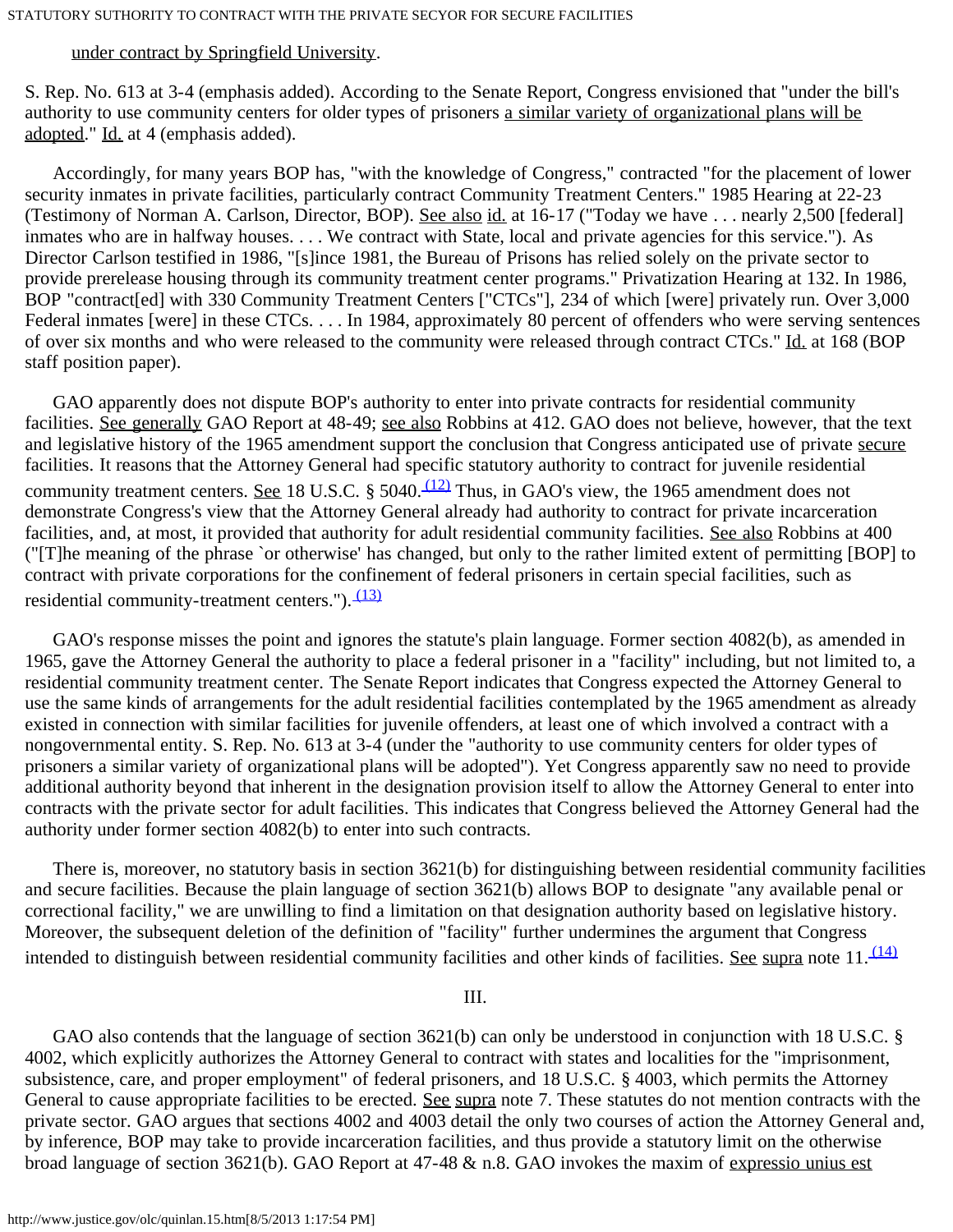exclusio alterius  $(15)$  to conclude that because Congress addressed "two courses of action the federal government may use in order to obtain incarceration facilities" in some detail, the "clear inference is that Congress intended to preclude any arrangement not expressly authorized" by those sections. Id. at 47.

 As an initial matter, we question whether application of the expressio unius maxim is appropriate in these circumstances. The statutes at issue here are both affirmative grants of authority. The premise of the maxim -- that the expression of one thing is the exclusion of another -- simply does not apply where the expressions of limitation are set up against an additional affirmative grant of authority. The maxim, it seems to us, is more properly reserved for those circumstances in which the issue is whether the enumeration of items is exhaustive of the authority provided in the absence of other grants of authority. It is quite something else to apply the maxim, as GAO would have us do, to conclude that limitations on a particular grant of authority should also limit a separate grant of authority.

We also note that the maxim of expressio unius is not a rule of substantive law, but a rule of statutory construction based on "'logic and common sense."' Sutherland § 47.24, at 228 (quoting Herbert Broom, A Selection of Legal Maxims 453 (10th ed. 1939)). It embodies a "presumption that . . . Congress intended to deny all powers not expressly enumerated" and it "should be invoked only when other aids to interpretation suggest that the language at issue was meant to be exclusive." Bailey v. Federal Intermediate Credit Bank, 788 F.2d 498, 500 (8th Cir.) cert. denied, 479 U.S. 915 (1986). Application of the presumption generally occurs where "'there [is] some evidence the legislature intended [the presumption's]... application lest it [should] prevail as a rule of construction despite the reason for and the spirit of the enactment.'" Sutherland § 47.25, at 234 (alteration in original) (quoting Columbia Hospital Ass'n. v. City of Milwaukee, 151 N.W.2d 750, 754 (1967)). See also National R.R. Passenger Corp. v. National Ass'n of R.R. Passengers, 414 U.S. 453, 458 (1974) (expressio unius maxim "must yield to clear contrary evidence of legislative intent.").  $(16)$ 

 Here, the presumption suggested by the expressio unius maxim is undermined by the fact that nothing in the text or legislative history of sections 4002 and 4003 confirms the negative inference that Congress intended by the grants of contracting authority to limit BOP's unqualified section 3621(b) power to designate the place of incarceration of federal prisoners. Sections 4002 and 4003, by their terms, are permissive rather than exclusive. Section 4002 provides that the Attorney General "may contract . . . with the proper authorities of any State, Territory, or political subdivision thereof" in order to "provid[e] suitable quarters for the safekeeping, care, and subsistence" of federal prisoners. Id. (emphasis added). Alternatively, under section 4003 the Attorney General "may . . . cause to be erected" a suitable federal facility. Id. (emphasis added). Nothing in these sections or anywhere else in BOP's enabling legislation could be said to prohibit contracting with the private sector or to establish statutory requirements that would be at variance with such private contracts.

 The legislative history of sections 4002 and 4003 indicates that these provisions were enacted specifically to address particular problems in connection with the incarceration of federal prisoners in state and local facilities. Sections 4002 and 4003 were enacted in response to a shortage of prison space for federal prisoners and the lack of a central administrative organization to oversee the disposition of such prisoners. See S. Rep. No. 533 at 2 (statement of the Attorney General). Although the federal government was already relying heavily on state and local facilities for the incarceration of federal prisoners, it was "powerless to remedy the deplorable conditions of filth, contamination, and idleness which [were] present in most of the antiquated jails of the country" and was "obliged to pay the States the rates they charge[d] for boarding Federal prisoners, even though they may be exorbitant." Id.

 In response, section 3 of the 1930 Act, the precursor to section 4002, placed specific limitations and requirements on contracts with states and local governments. Section 4 of the 1930 Act, now substantially contained in section 4003, was enacted because emergency conditions and the large number of federal prisoners in certain districts made it desirable for the Department of Justice to have the authority to provide prisons of its own. See S. Rep. No. 533 at 3. Because these provisions were enacted to address specific circumstances involving the incarceration of federal prisoners in federal, state, and local facilities, Congress's failure to address contracts with the private sector is not surprising, and does not reflect an intention to prohibit such contracts.  $(17)$ 

 The expressio unius argument is further undermined because BOP does not, as a general matter of federal contracting law, need specific statutory authorization to contract with the private sector. The general rule is that an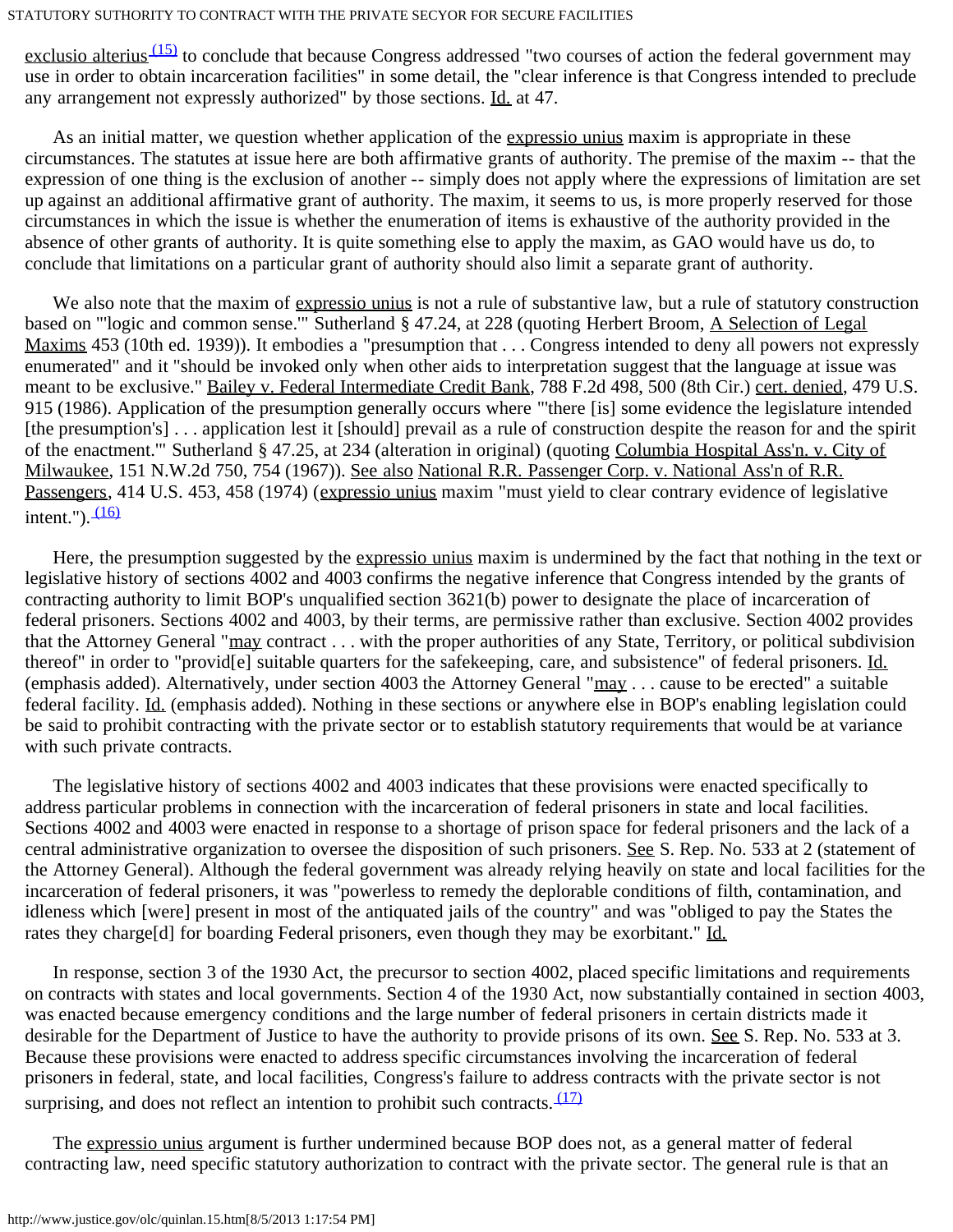agency may use contracts with the private sector to carry out its statutory mission as long as the contract is not "specifically prohibited by statute" or "at variance with required statutory provisions or procedures." 1 Ralph C. Nash, Jr. & John Cibinic, Jr., Federal Procurement Law 5, 10 (1977) ("Nash & Cibinic"). As these commentators have explained:

The authority of the executive to use contracts in carrying out authorized programs is . . . generally assumed in the absence of express statutory prohibitions or limitations. Some statutes contain specific authorization to use contracts, others are silent on the matter and, in some very rare cases, statutes require the use of contracts. However, the executive agencies normally have the discretion to decide whether to accomplish their objectives by contract or through the use of Government employees.

Id. at 5. The courts have recognized that government agencies have broad discretionary powers in carrying out their functions, including the authority to contract for services when it is determined to be in the agency's interest. See, e.g., Local 2017, AFGE v. Brown, 680 F.2d 722 (11th Cir. 1982) cert. denied, 459 U.S. 1104 (1983); Local 2855, AFGE v. United States, 602 F.2d 574 (3d Cir. 1979). Thus, the power of an agency to contract for services is not dependent on specific authority to enter into such contracts. See Memorandum for Clair A. Cripe, General Counsel, Federal Bureau of Prisons, from Ralph Tarr, Deputy Assistant Attorney General, Office of Legal Counsel (Dec. 30, 1982). <sup>(18)</sup>

 It is well established that BOP has authority to contract with the private sector for various services in connection with incarceration facilities. See Opinion Request (citing  $40$  U.S.C.  $\S$  471; 41 U.S.C.  $\S$  252(a); 48 C.F.R.  $\S$  $\S$  1.101, 2.101); Privatization Hearing at 132-33, 170-72. For example, BOP has entered into private contracts for food service and medical, educational, and psychological services, and for consulting and other services in connection with Federal Prison Industries. Privatization Hearing at 132-33, 170-72. See also President's Commission at 147 ("Contracting for services and nonsecure facilities is a common practice in the field of corrections. Virtually all the individual components of corrections (such as food services, medical services and counseling, educational and vocational training, recreation, maintenance, transportation, security and industrial programs) have been provided by private contractors.").

 GAO claims that it does not dispute BOP's authority generally to contract with the private sector for goods and services. See GAO Report at 50 ("As a general proposition, an agency may use contracts to carry out any activity that the agency is authorized to perform under its enabling legislation or other statutory provision without a specific grant of contracting authority."). Rather, GAO contends that contracting with the private sector for incarceration facilities would be "inconsistent with the statutory scheme," which "describes with specificity the courses of action the government may use to obtain incarceration facilities." Id. See generally 1 Nash & Cibinic at 10 (governmental entity may not enter into a "contract which is specifically prohibited by statute, or at variance with required statutory provisions or procedures"). GAO's argument proves too much. Section 4002 states that "the Attorney General may contract . . . with the proper authorities of any State, Territory, or political subdivision thereof, for imprisonment, subsistence, care, and proper employment of such persons." Id. (emphasis added). To the extent GAO believes that contracting for private incarceration facilities would be inconsistent with section 4002, private contracting for other items involving the subsistence and care of prisoners would call into question BOP's well-established authority, apparently not questioned by Congress, to enter into contracts with the private sector for food service, clothing, and other goods and services.

 More fundamentally, we disagree with GAO's assertion that private contracts for incarceration of federal prisoners would be "inconsistent with the statutory scheme." GAO Report at 50. As we have previously explained, see supra pp. 67-70, 72-73, nothing in the text or legislative history of section 3621(b) or sections 4002 and 4003 indicates that Congress intended to prohibit such contracts. Given the broad and unlimited designation authority contained in section 3621(b), we cannot conclude that private contracts would "conflict with the statutory scheme" based on the grants of authority contained in sections 4002 and 4003 and Congress' purported silence concerning private contracts. [\(19\)](#page-7-5)

### **Conclusion**

 For the foregoing reasons, we conclude that the Bureau of Prisons has the statutory authority to contract with the private sector for secure facilities.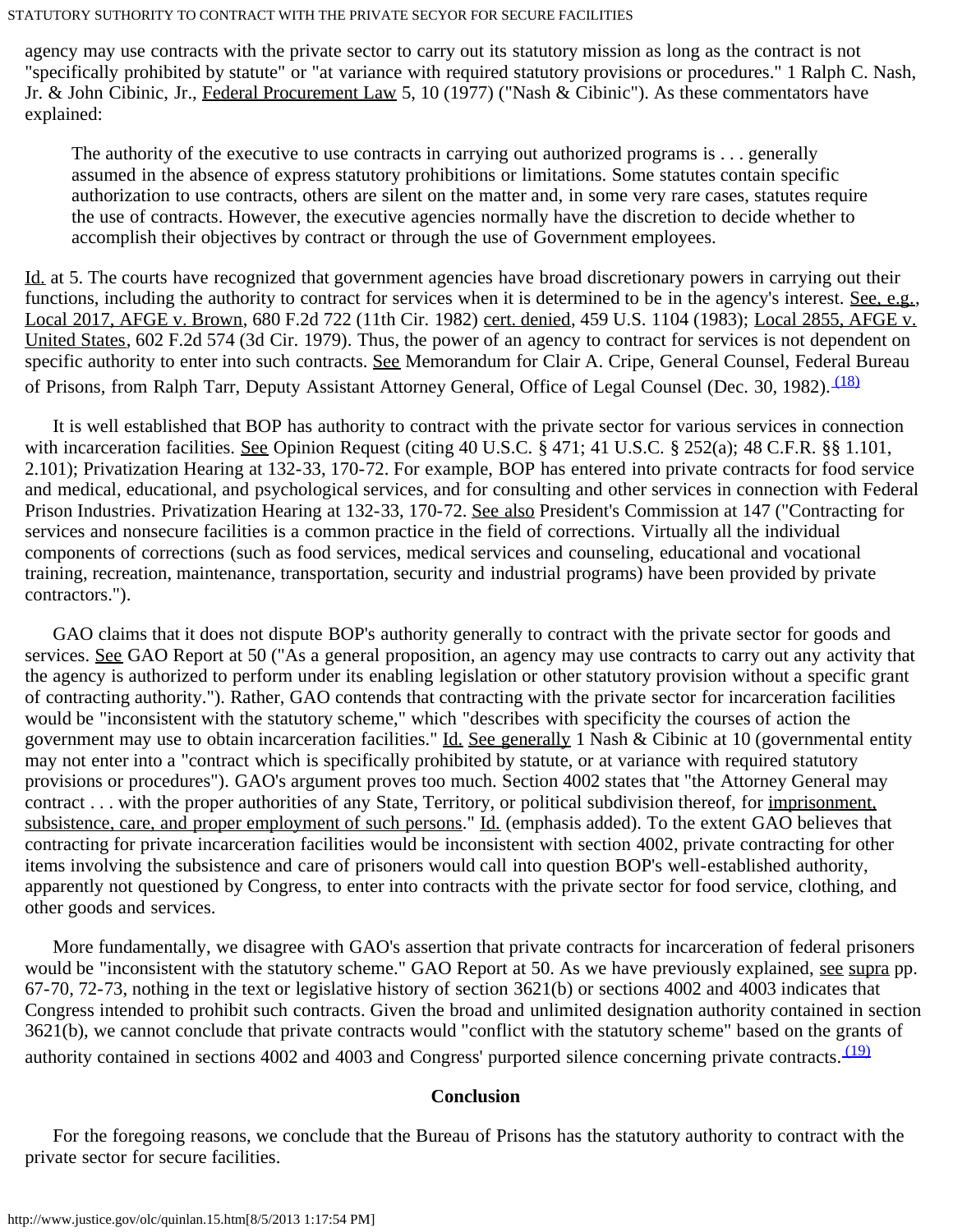# TIMOTHY E. FLANIGAN Acting Assistant Attorney General Office of Legal Counsel

<span id="page-5-0"></span><sup>1</sup> See Memorandum for J. Michael Luttig, Assistant Attorney General, Office of Legal Counsel, from J. Michael Quinlan, Director, Federal Bureau of Prisons (Apr. 26, 1991) ("Opinion Request").

<span id="page-5-1"></span><sup>2</sup> GAO, Private Prisons, Cost Savings and BOP's Statutory Authority Need to be Resolved: Report to the Chairman, Subcomm. on Regulation, Business Opportunities and Energy, House Comm. on Small Business (Feb. 1991) ("GAO Report").

<span id="page-5-2"></span><sup>3</sup> See Opinion Request at 1; Memorandum for J. Michael Quinlan, Director, from Clair A. Cripe, General Counsel, Federal Bureau of Prisons at 4 (Oct. 14, 1988) ("1988 Memorandum"); Memorandum for Norman A. Carlson, Director, from Clair A. Cripe, General Counsel, Federal Bureau of Prisons (June 10, 1983), reprinted in Privatization of Corrections: Hearings Before the Subcomm. on Courts, Civil Liberties, and the Administration of Justice of the House Comm. on the Judiciary, 99th Cong., 1st & 2d Sess. 150 (1985-86) ("Privatization Hearing").

<span id="page-5-3"></span> $4$  Section 3621(b) is applicable to those convicted of offenses committed on or after November 1, 1987. See 18 U.S.C. § 3621 note. It is based on former 18 U.S.C. § 4082(b), reprinted in 18 U.S.C. § 4082 note, which governs as to offenses committed before November 1, 1987. Former section 4082(b) provided in part that "[t]he Attorney General may designate as a place of confinement any available, suitable, and appropriate institution or facility, whether maintained by the Federal Government or otherwise." References to section 4082 in this memorandum should be understood to refer to former section 4082. Our analysis in this memorandum applies to the authority to designate the place of incarceration under both section 3621(b) and former section 4082(b). References in this memorandum to the history of section 3621(b) should be understood to include its predecessor statutes.

<span id="page-5-4"></span> $<sup>5</sup>$  One writer has claimed that BOP's former director, Norman A. Carlson, testified to the contrary in a 1985 Hearing.</sup> See Ira P. Robbins, The Legal Dimensions of Private Incarceration 399 n.940 (1988) ("Robbins"). However, Robbins quotes only a portion of Carlson's remarks. In context, it is plain that Carlson stated that he was unsure, without the benefit of advice of counsel, whether BOP could privatize "one of the existing 45 institutions." 1985 Hearing at 17 (emphasis added). He stated unequivocally his view that BOP has "statutory authority in [its] enabling legislation in title 18 to contract with State, local or private agencies for the care and custody of offenders. I think the enabling legislation gives us that authority." Id. at 16. Carlson further clarified his position in a 1986 hearing:

Although I raised some question [regarding the legal authority to contract for an entire facility] when I testified before this subcommittee in March of 1985, our General Counsel advises me that we currently have the necessary authority to contract for the management of an entire facility under 18 U.S.C. § 4082. This law allows the Attorney General to designate as a place of confinement "any available, suitable, and appropriate institution or facility, whether maintained by the Federal Government or otherwise."

Privatization Hearing at 141.

<span id="page-5-5"></span> $<sup>6</sup>$  A residential community treatment center is a pre-release facility to which a prisoner may be transferred in order to</sup> be assisted in becoming re-established in the community. S. Rep. No. 613, 89th Cong., 1st Sess. 7 (1965) ("S. Rep. No. 613"). Such facilities are contrasted with secure facilities used to house prisoners who "remain a distinct threat to the community." Id. at 7-8.

<span id="page-5-6"></span><sup>7</sup> Section 4002 of title 18 provides in part:

For the purpose of providing suitable quarters for the safekeeping, care, and subsistence of all persons held under authority of any enactment of Congress, the Attorney General may contract, for a period not exceeding three years, with the proper authorities of any State, Territory, or political subdivision thereof, for the imprisonment, subsistence, care, and proper employment of such persons.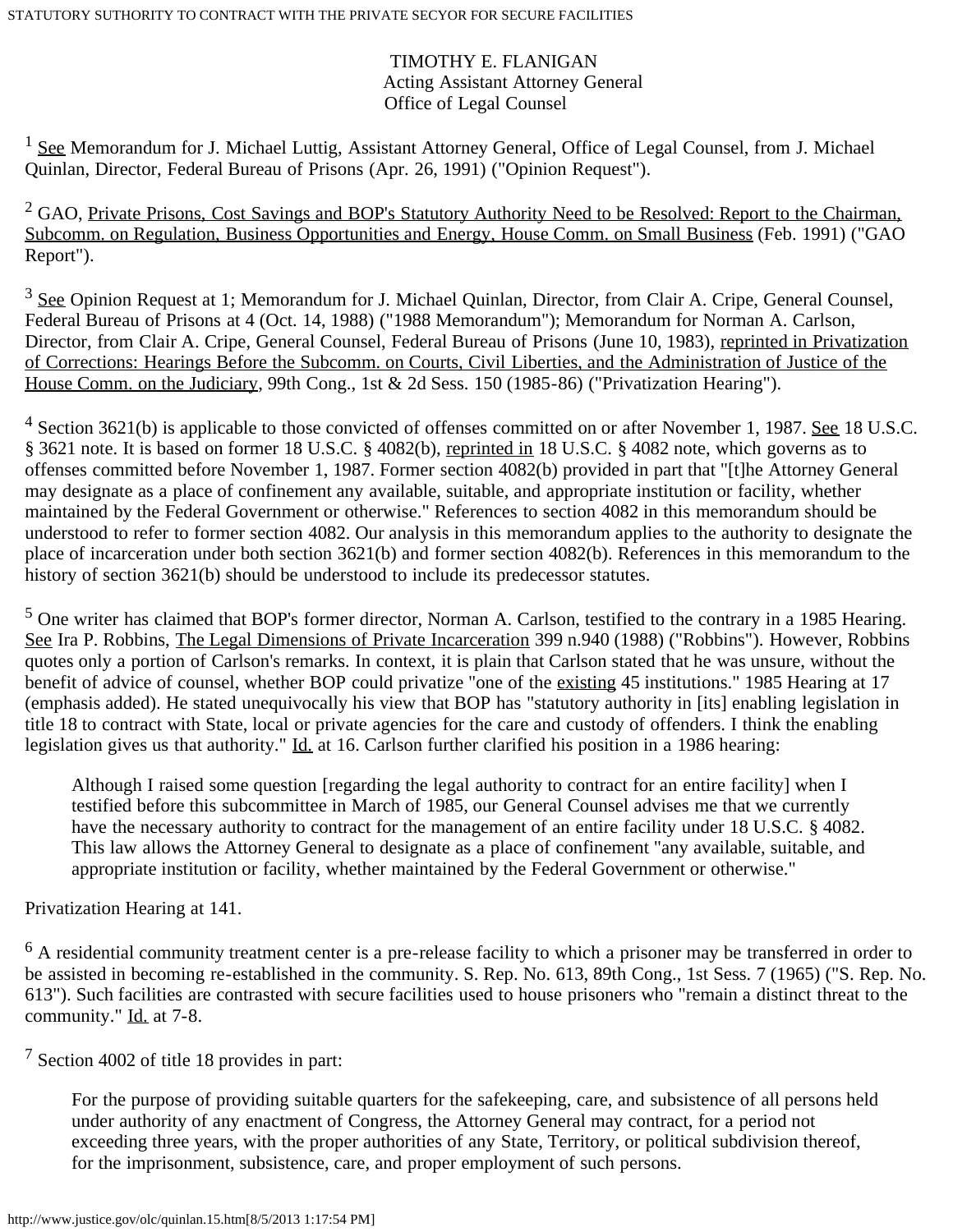Section 4003 provides that if the authorities of a state, territory, or political subdivision thereof are unable or unwilling to enter into such contracts or "if there are no suitable or sufficient facilities available at reasonable cost, the Attorney General may select a site . . . and cause [an appropriate facility] to be erected."

<span id="page-6-0"></span><sup>8</sup> We note that while GAO reports are often persuasive in resolving legal issues, they, like opinions of the Comptroller General, are not binding on the executive branch. See Memorandum for Donald B. Ayer, Deputy Attorney General, from J. Michael Luttig, Principal Deputy Assistant Attorney General, Office of Legal Counsel at 8 (Dec. 18, 1989) ("This Office has never regarded the legal opinions of the Comptroller General as binding upon the Executive."); Reimbursement for Detail of Judge Advocate General Corps Personnel to a United States Attorney's Office, 13 Op. O.L.C. 188, 189 n.2 (1989) ("The Comptroller General is an officer of the legislative branch, see Bowsher v. Synar, 478 U.S. 714, 727-32 (1986), and historically, the executive branch has not considered itself bound by the Comptroller General's legal opinions if they conflict with the legal opinions of the Attorney General and the Office of Legal Counsel.").

<span id="page-6-1"></span><sup>9</sup> This language, contained in section 7 of the 1930 Act, was originally codified at 18 U.S.C. § 753f, <u>see</u> 18 U.S.C. § 4082 note, and was later reenacted in modified form and codified at former 18 U.S.C. § 4082(b). See supra note 4.

<span id="page-6-2"></span> $10$  Former section 4082(b) authorized the Attorney General to designate the place of incarceration for federal prisoners. Section 3621(b) gives that authority to BOP, a component of the Justice Department. The change was not intended to affect the authority with regard to place of confinement, but rather only to simplify the administration of the prison system. S. Rep. No. 225, 98th Cong., 1st Sess. 141 (1983).

<span id="page-6-3"></span><sup>11</sup> The definition of "facility" in former section  $4082(g)$  did not limit application of the term to residential community treatment centers. See 2A Norman J. Singer, Sutherland Statutory Construction § 47.07, at 152 (3d ed. 1992 rev.) ("Sutherland") ("[T]he word `includes' . . . conveys the conclusion that there are other items includable, though not specifically enumerated."). In any event, Congress deleted the definition of "facility" when it substantially reenacted section 4082(b) in section 3621(b). Thus, particularly as it appears in section 3621(b), "facility" is not limited to residential community treatment centers. We reject the suggestion to the contrary in Robbins at 412-13.

<span id="page-6-4"></span> $12$  Section 5040 provides in part that "[t]he Attorney General may contract with any public or private agency or individual and such community-based facilities as halfway houses and foster homes for the . . . custody and care of juveniles in his custody." Provisions authorizing such private contracts have been in effect since 1938. See Juvenile Justice and Delinquency Act of 1974, Pub. L. No. 93-415, § 510, 88 Stat. 1109, 1138 (1974); Act of June 16, 1938, ch. 486, § 6, 52 Stat. 764, 766.

<span id="page-6-5"></span><sup>13</sup> Robbins contends that because the precursors of section 3621(b) and sections 4002 and 4003 were enacted together, see 1930 Act §§ 3, 4, & 7, the "or otherwise" language of section  $3621(b)$  can only be interpreted as referring to institutions that were authorized by the precursors of sections 4002 and 4003, i.e., federal, state, local, or other public institutions. Robbins at 405-06. He then reasons that the 1965 amendment only broadened the authority now contained in section 3621(b) to include the power to contract for residential community treatment centers:

Thus, although section 4082(b) was expanded to allow the Attorney General to confine adult federal prisoners in privately run facilities, Congress contemplated such action only with respect to qualified prerelease prisoners in residential community-treatment centers. Congress did not intend the amendment to be a broad grant of authority to place adult federal prisoners in all types of privately run facilities.

## Id. at 412-13 (footnote omitted).

 Robbins places great weight on the fact that the precursors of section 3621(b) and sections 4002 and 4003 were initially enacted in the same public law. See id. at 405. However, these sections subsequently have been reenacted, amended, and recodified in separate locations in the United States Code. Section 3621(b) is codified in subchapter C (Imprisonment) of chapter 229 of title 18, entitled "Postsentence Administration." Sections 4002 and 4003 are codified in chapter 301 of title 18, entitled "General Provisions," which includes a number of loosely-related provisions. See,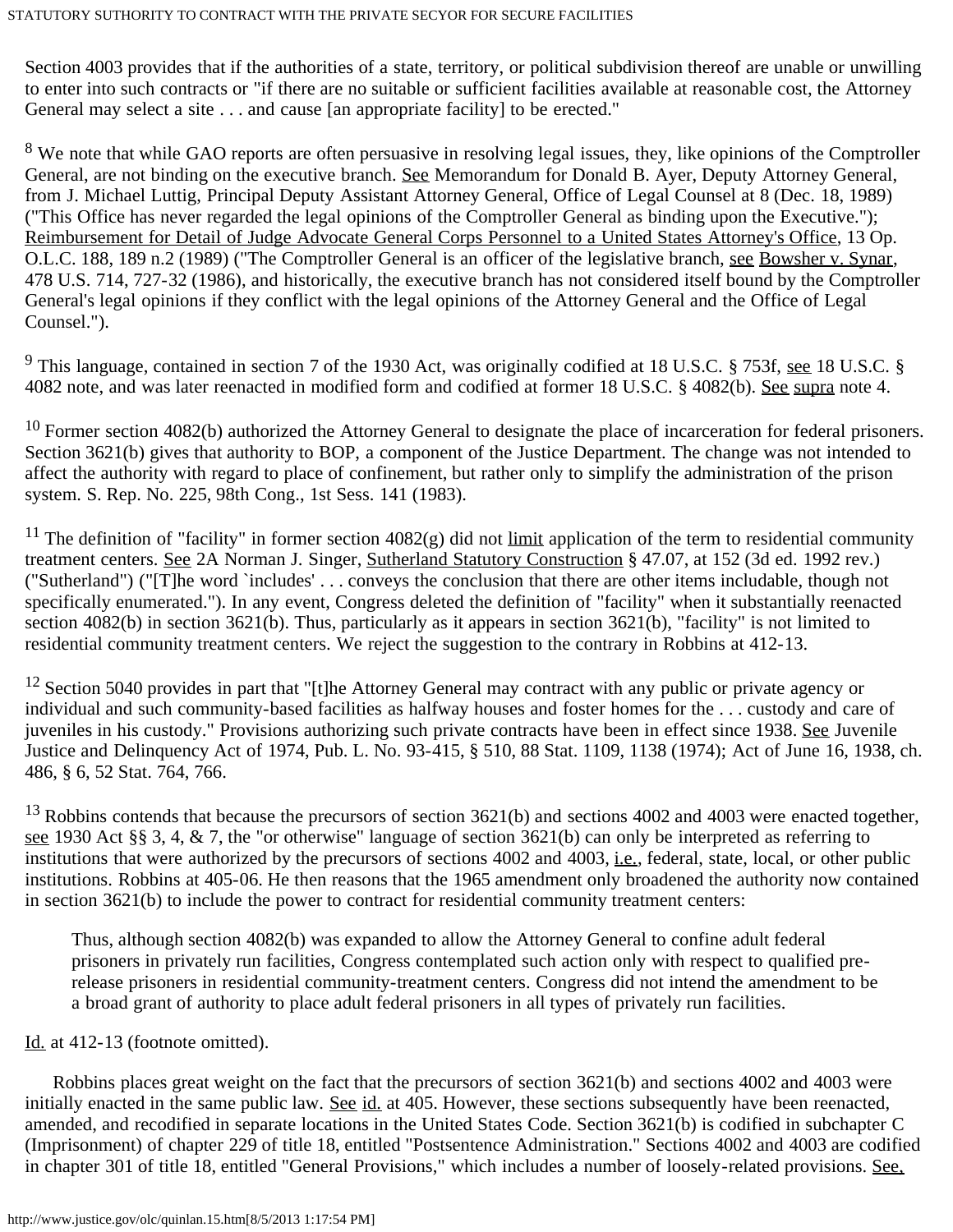e.g., § 4001 (Limitation on detention; control of prisons); § 4004 (Oaths and acknowledgments); § 4005 (Medical relief; expenses). The mere fact that these sections were initially enacted together, without more, does not require that they should be construed in a like manner.

<span id="page-7-0"></span><sup>14</sup> We also note that GAO's construction of the 1965 amendment would mean that the phrase "maintained by the federal government or otherwise" would have two different meanings at the same time: it would mean federal, state, or local government "institutions," but federal, state, local, <u>or private</u> "facilities."

<span id="page-7-1"></span><sup>15</sup> Expressio unius est exclusio alterius means "the expression of one thing is the exclusion of another." Black's Law Dictionary 581 (6th ed. 1990). Under the maxim of expressio unius, where a "form of conduct, the manner of its performance and operation, and the persons and things to which it refers are designated, there is an inference that all omissions should be understood as exclusions." Sutherland § 47.23, at 216 (footnotes omitted).

<span id="page-7-2"></span> $16$  This Office has noted on numerous occasions that "[i]n attempting to assess congressional intent, the expressio unius maxim may serve as a guide to that intent, but it is inconclusive. Other factors, including . . . the nature of the legislation, and the legislative history, must also be considered in the effort to discern congressional intent." Applicability of Certain Cross-Cutting Statutes to Block Grants Under the Omnibus Budget Reconciliation Act of 1981, 6 Op. O.L.C. 83, 105 (1982)(footnote omitted). See also Paperwork Reduction Act of 1980, 6 Op. O.L.C. 388, 407 (1982) ("The application of the [expressio unius] maxim is more persuasive when the language of the statute, its legislative history, and other factors point to the same result.").

<span id="page-7-3"></span> $17$  The argument that the Bureau's 3621(b) designation power is limited by the options spelled out in sections 4002 and 4003 is also undermined by several provisions in BOP's enabling legislation that authorize other permissible places of prisoner incarceration. Section 4125(b) of title 18 authorizes the Attorney General to "establish, equip, and maintain [work] camps upon sites selected by him . . . and designate such camps as places for confinement of persons convicted of" federal offenses. In addition, the Attorney General may use inactive Department of Defense facilities as prisons. Department of Justice Appropriation Authorization Act, Fiscal Year 1979, Pub. L. No. 95-624, § 9, 92 Stat. 3459, 3463 (1978), reprinted in 18 U.S.C. § 4001 note. Thus, sections 4002 and 4003 do not in fact contain all the options available to the Attorney General in designating places of incarceration.

<span id="page-7-4"></span><sup>18</sup> We do not suggest that there are no limitations on the authority of a governmental entity to contract for goods or services. For example, a governmental entity may not enter into a contract that is specifically prohibited by statute or that is at variance with statutory provisions or procedures. See 1 Nash & Cibinic at 10. In addition, some functions are considered to be inherently governmental in nature and may not be delegated to nongovernmental entities. See OMB Circular A-76 (Aug. 4, 1983). This memorandum also does not address possible constitutional limitations on contracting. See generally Constitutional Limits on "Contracting Out" Department of Justice Functions Under OMB Circular A-76, 14 Op. O.L.C. 94 (1990). We are, of course, available to consult with you or your staff as to constitutional issues that might arise in connection with contracts with the private sector for prison facilities.

<span id="page-7-5"></span><sup>19</sup> We also reject GAO's contention that our interpretation of section  $3621(b)$  is undercut by certain other statutes that explicitly authorize the use of private facilities for confinement. GAO Report at 49-50 (citing 18 U.S.C. §§ 4013(a)(3) and 5040). The weakness of the argument can be seen by applying it consistently to 18 U.S.C. § 4013.

Section 4013(a) authorizes the Attorney General to make payments from appropriated funds:

[in] support of United States prisoners [in non-Federal institutions] for --

(1) necessary clothing;

(2) medical care and necessary guard hire;

(3) the housing, care, and security of persons held in custody of a United States marshal .. . under agreements with State or local units of government or contracts with private entities ;